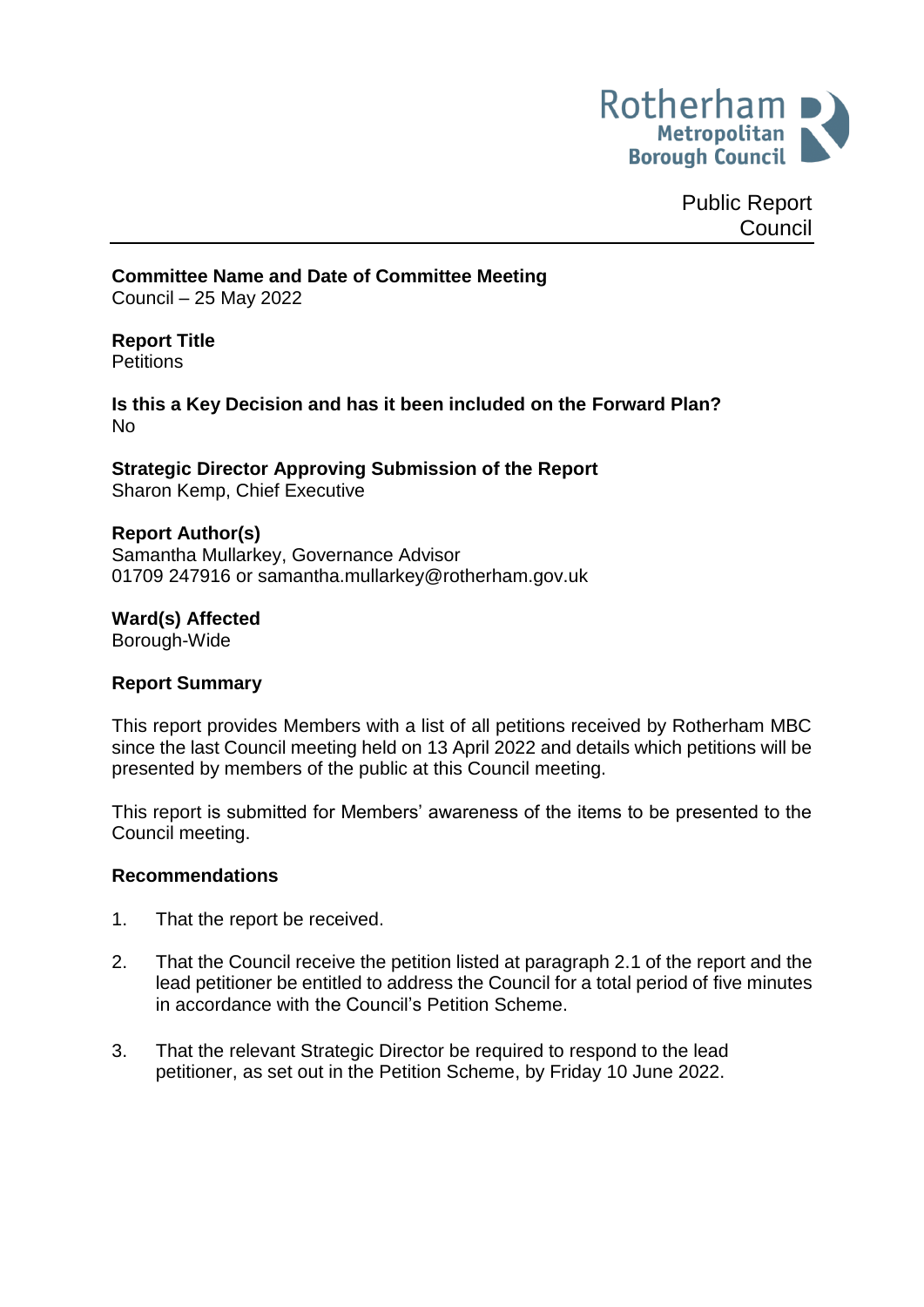**List of Appendices Included** None

**Background Papers** None

**Consideration by any other Council Committee, Scrutiny or Advisory Panel** No

**Council Approval Required** Yes

**Exempt from the Press and Public** No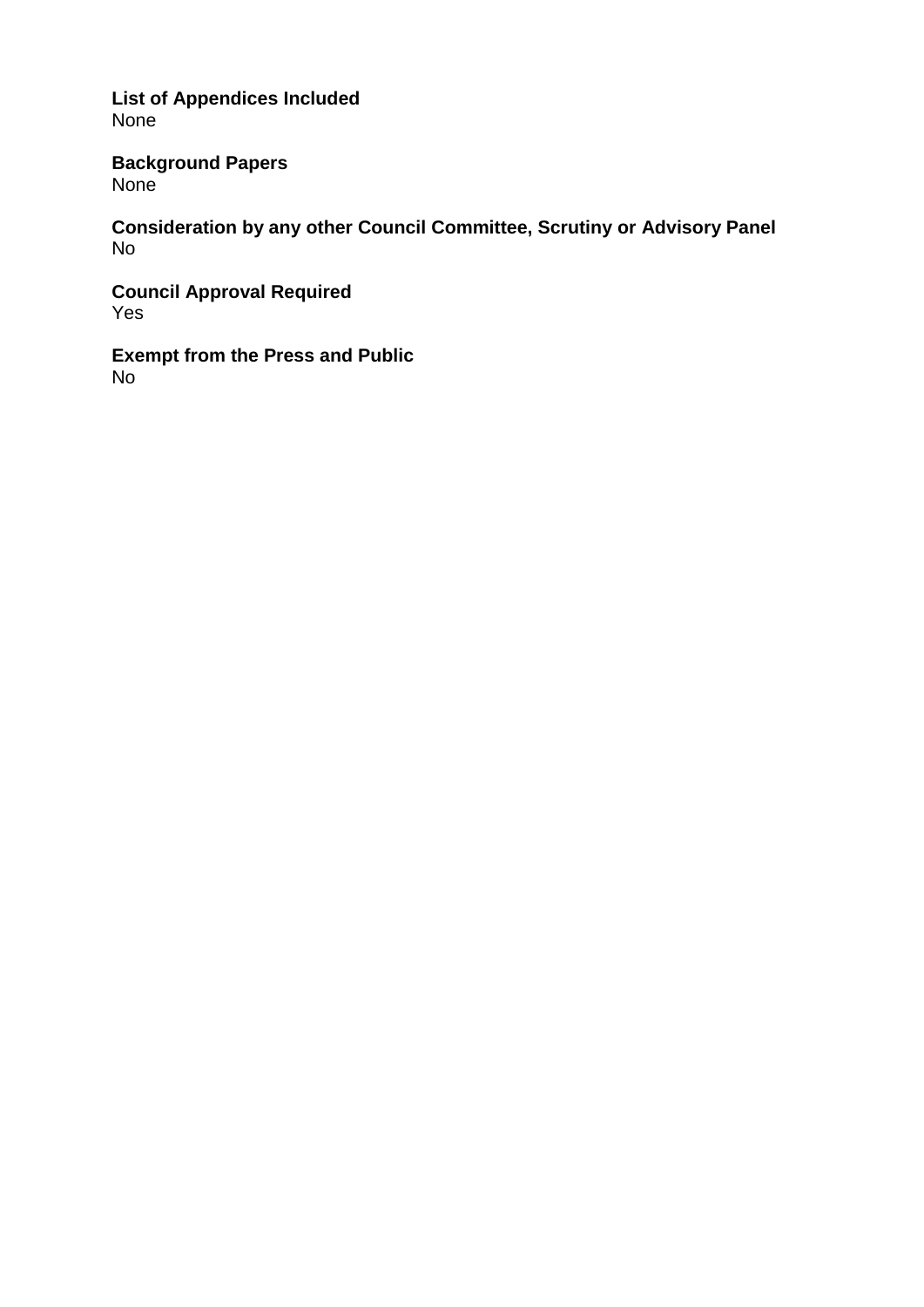# **Petitions**

#### **1. Background**

- 1.1 The Council refreshed its Petition Scheme in May 2019, following its introduction in 2010 after legislative changes requiring local authorities to respond to petitions. Whilst the Localism Act 2011 repealed that statutory requirement, the Council has maintained its commitment to responding to issues raised by local people and communities in respect of matters within the Council's remit.
- 1.2 The current Petition Scheme sets thresholds for various routes that petitions can take through the decision-making process:-
	- Up to 20 signatures not accepted as a petition.
	- 20 to 599 signatures five-minute presentation to Council by Lead Petitioner and response by relevant Strategic Director.
	- 600 to 1,999 signatures five-minute presentation to Council by Lead Petitioner and referral to Overview and Scrutiny Management Board for review of the issues, followed by response by the Chair of Overview and Scrutiny Management Board setting out their findings and recommendations.
	- 2,000 signatures and above five-minute presentation to Council by Lead Petitioner followed by a 15-minute debate of the petition by the Council, followed by response by relevant Strategic Director on behalf of the Council.
- 1.3 This report is submitted for information to detail the number of petitions received since the previous Council meeting held on 13 April 2022 and the route that these petitions will take through the Council's decision-making processes.

#### **2. Key Issues**

2.1 The following e-petition has been received which meets the threshold for presentation to the Council meeting and for a response to be issued by the relevant Strategic Director:

| <b>Subject</b>                                      | <b>Number</b><br><b>of</b><br><b>Signatures</b> | Valid | Lead<br><b>Petitioners</b> | <b>Directorate</b>              |
|-----------------------------------------------------|-------------------------------------------------|-------|----------------------------|---------------------------------|
| Zebra Crossing<br>for Flash Lane,<br><b>Bramley</b> | 66 signatures                                   |       | Rachel<br>Carter           | Regeneration<br>and Environment |

#### 3. **Options considered and recommended proposal**

3.1 This report is submitted for information and Members are recommended to note the content and resolve that the petitions received be administered in accordance with the provisions of the Council's Petition Scheme.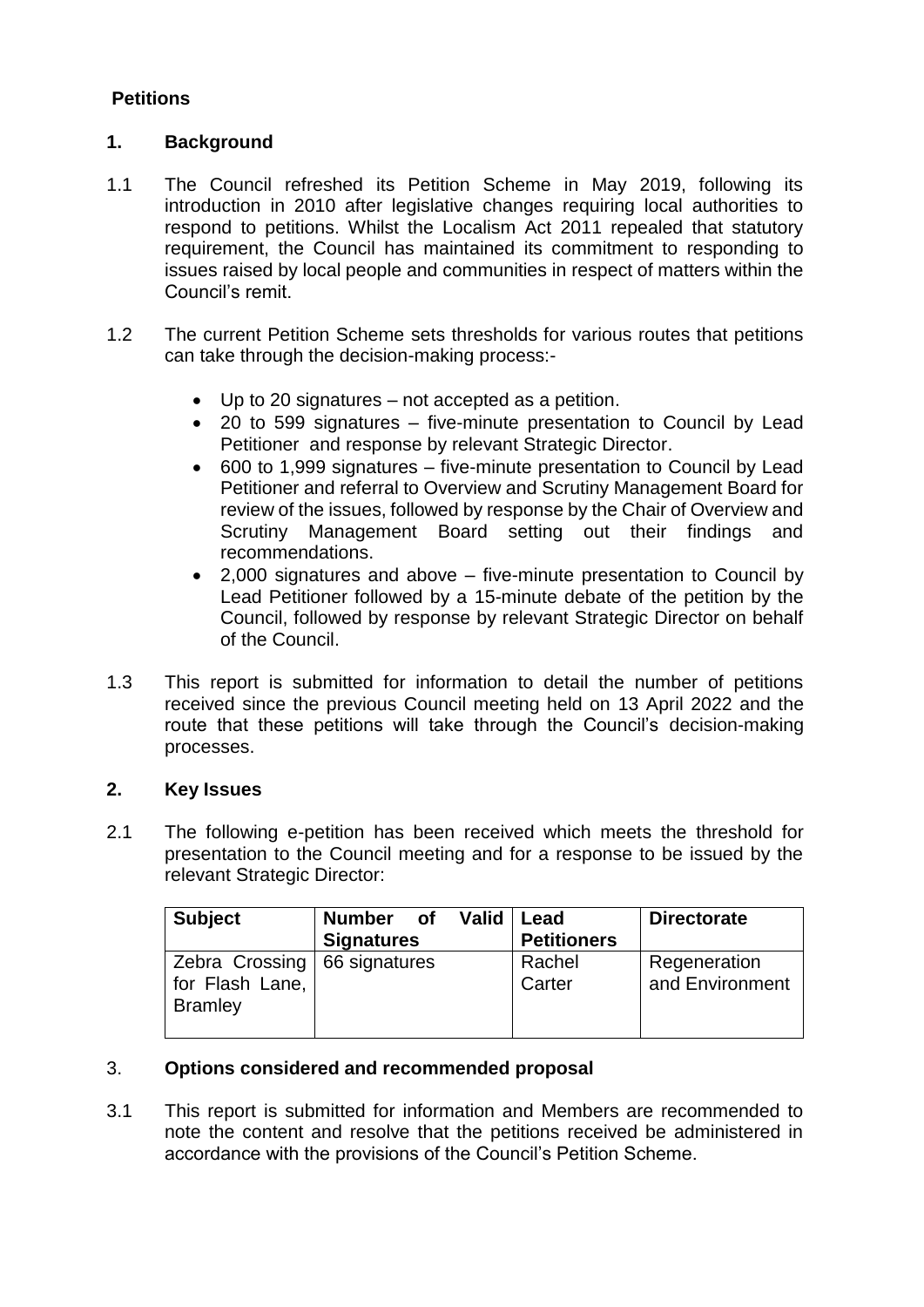# 4. **Consultation on proposal**

4.1 This report is submitted for information in order to detail the petition received by the Council since the previous Council meeting held on 13 April 2022. There are no consultation issues directly associated with this report.

# 5. **Timetable and Accountability for Implementing this Decision**

- 5.1 Under the provisions of the Council's Petition Scheme, Strategic Directors are accountable for the provision of responses to petitions received by the authority. The scheme provides for responses to be issued to the lead petitioner following the Council meeting. As a customer service standard, the Council has committed to responding to petitions within ten working days of the Council meeting.
- 5.2 Factoring in the Jubilee Bank Holiday weekend, the deadline for responding to the petition is Friday 10 June 2022.

# 6. **Financial and Procurement Advice and Implications**

6.1 There are no financial or procurement implications directly associated with this report.

# 7. **Legal Advice and Implications**

7.1 There are no legal implications directly associated with this report.

# 8. **Human Resources Advice and Implications**

8.1 There are no human resources implications directly associated with this report.

# 9. **Implications for Children and Young People and Vulnerable Adults**

9.1 Whilst there are petitions listed for presentation that have implications for children and young people, there are no implications for either children and young people or vulnerable adults directly arising from this report.

# 10. **Equalities and Human Rights Advice and Implications**

10.1 There are no specific equalities or human rights implications directly associated with this report.

# 11. **Implications for Ward Priorities**

11.1 There are no direct implications on ward priorities arising from the petition referred to earlier in this report.

# 12. **Implications for Partners**

12.1 There are no known implications for partners arising from the petition referred to earlier in this report.